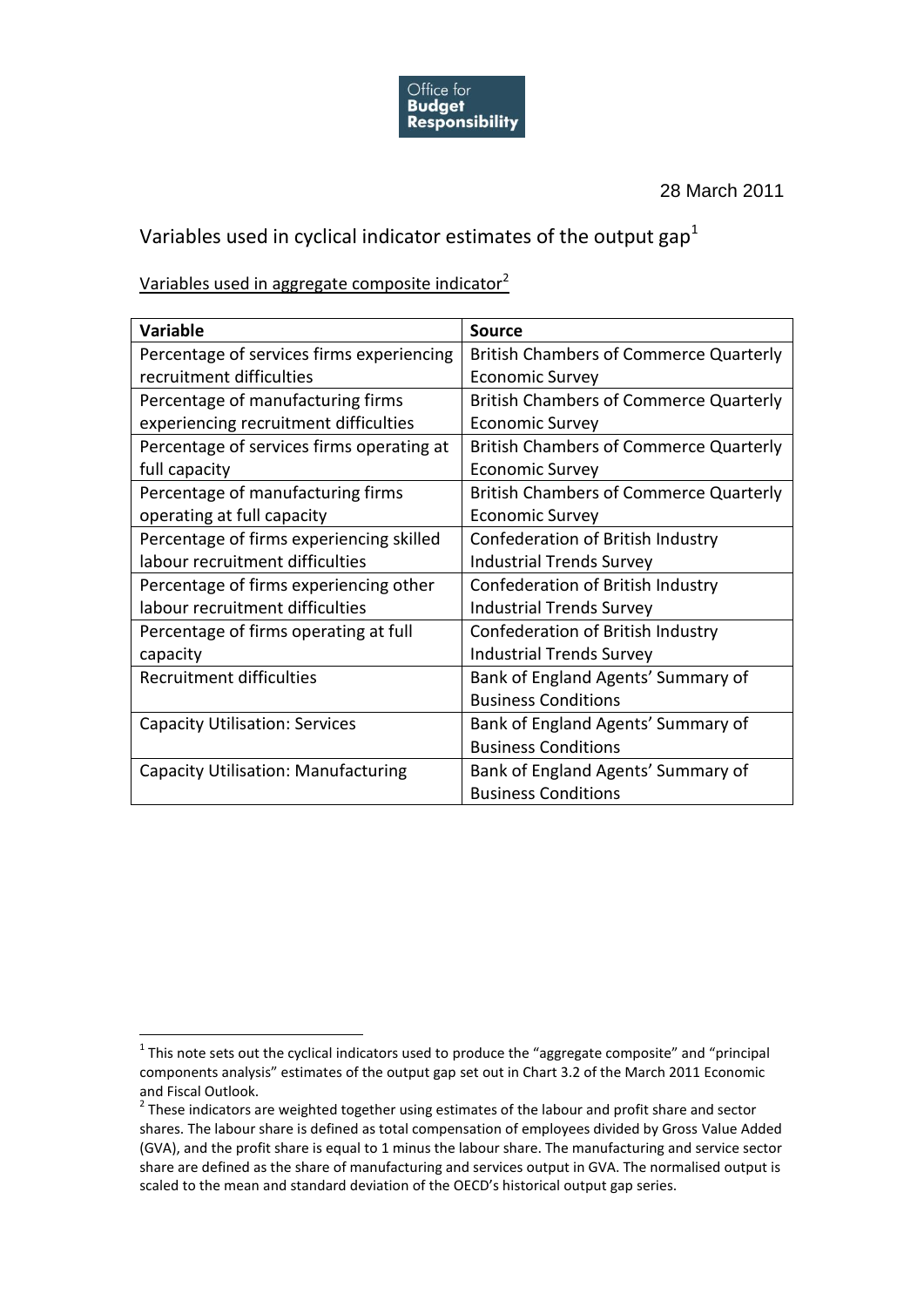

## Variables used in principal components analysis indicator<sup>3</sup>

| <b>Variable</b>                           | Source                                        |
|-------------------------------------------|-----------------------------------------------|
| Average Weekly Earnings growth: total     | ONS, OBR                                      |
| pay, private sector                       |                                               |
| Average Weekly Earnings growth: total     | ONS, OBR                                      |
| pay, services                             |                                               |
| Average Weekly Earnings growth: total     | ONS, OBR                                      |
| pay, manufacturing                        |                                               |
| Total compensation of employees           | <b>ONS</b>                                    |
| divided by Gross Value Added (GVA)        |                                               |
| Total wages and salaries divided by GVA   | <b>ONS</b>                                    |
| Unit wage costs, per cent change on a     | <b>ONS</b>                                    |
| year earlier                              |                                               |
| Real unit wage costs (unit wage costs     | OBR, ONS                                      |
| deflated by RPIX), per cent change on a   |                                               |
| year earlier                              |                                               |
| Deviation of unemployment from OECD       | ONS, OECD                                     |
| estimate of the NAIRU                     |                                               |
| Percentage of services firms experiencing | <b>British Chambers of Commerce Quarterly</b> |
| recruitment difficulties                  | <b>Economic Survey</b>                        |
| Percentage of manufacturing firms         | <b>British Chambers of Commerce Quarterly</b> |
| experiencing recruitment difficulties     | <b>Economic Survey</b>                        |
| Percentage of services firms experiencing | <b>British Chambers of Commerce Quarterly</b> |
| clerical labour recruitment difficulties  | <b>Economic Survey</b>                        |
| Percentage of manufacturing firms         | <b>British Chambers of Commerce Quarterly</b> |
| experiencing clerical labour recruitment  | <b>Economic Survey</b>                        |
| difficulties                              |                                               |
| Percentage of services firms experiencing | <b>British Chambers of Commerce Quarterly</b> |
| skilled manual labour recruitment         | <b>Economic Survey</b>                        |
| difficulties                              |                                               |
| Percentage of manufacturing firms         | <b>British Chambers of Commerce Quarterly</b> |
| experiencing skilled manual labour        | <b>Economic Survey</b>                        |
| recruitment difficulties                  |                                               |
| Percentage of services firms experiencing | <b>British Chambers of Commerce Quarterly</b> |
| semi/unskilled labour recruitment         | <b>Economic Survey</b>                        |
| difficulties                              |                                               |
| Percentage of manufacturing firms         | <b>British Chambers of Commerce Quarterly</b> |
| experiencing semi/unskilled labour        | <b>Economic Survey</b>                        |
| recruitment difficulties                  |                                               |

 3 The normalised output is scaled to the mean and standard deviation of the OECD's historical output gap series.